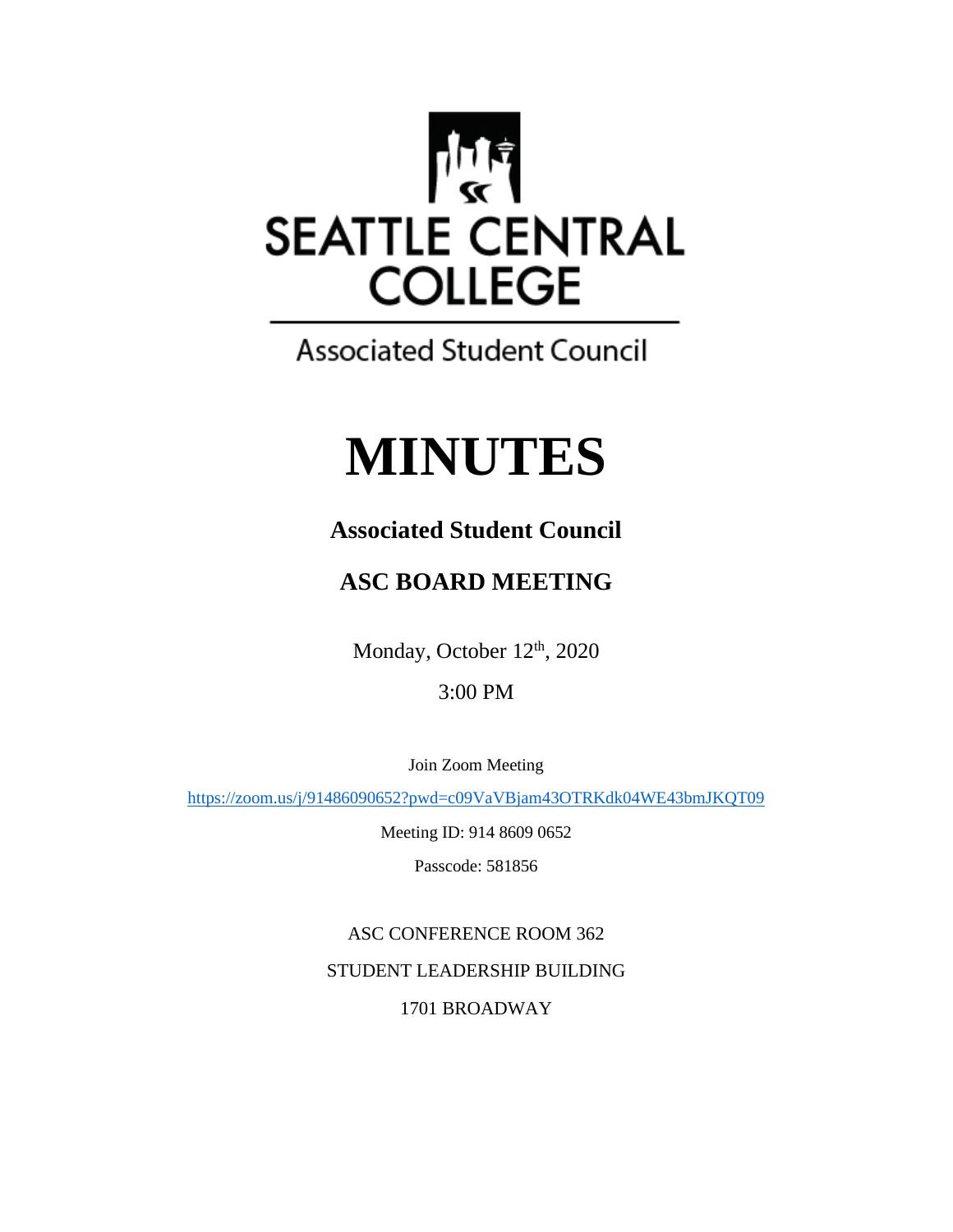## **Associated Student Council Members**

| Sara Bukair……………………………………………………………………………………Executive of Legislative Affairs |
|-----------------------------------------------------------------------------|
|                                                                             |
|                                                                             |
|                                                                             |
|                                                                             |
|                                                                             |
|                                                                             |
|                                                                             |
|                                                                             |
|                                                                             |

#### **Advisor: Dennis Coy Denman**

#### **QUESTIONS?**

Associated Student Council Staff – Seattle Central College

1701 Broadway Seattle, WA 98122.

(206)934-3890

[asc-admin.central@seattlecolleges.edu](mailto:asc-admin.central@seattlecolleges.edu)

#### \**BARRIER FREE LOCATION – REASONABLE ACCOMODATIONS FOR PERSONS WITH DISABILITIES AVAILABLE UPON REQUEST\**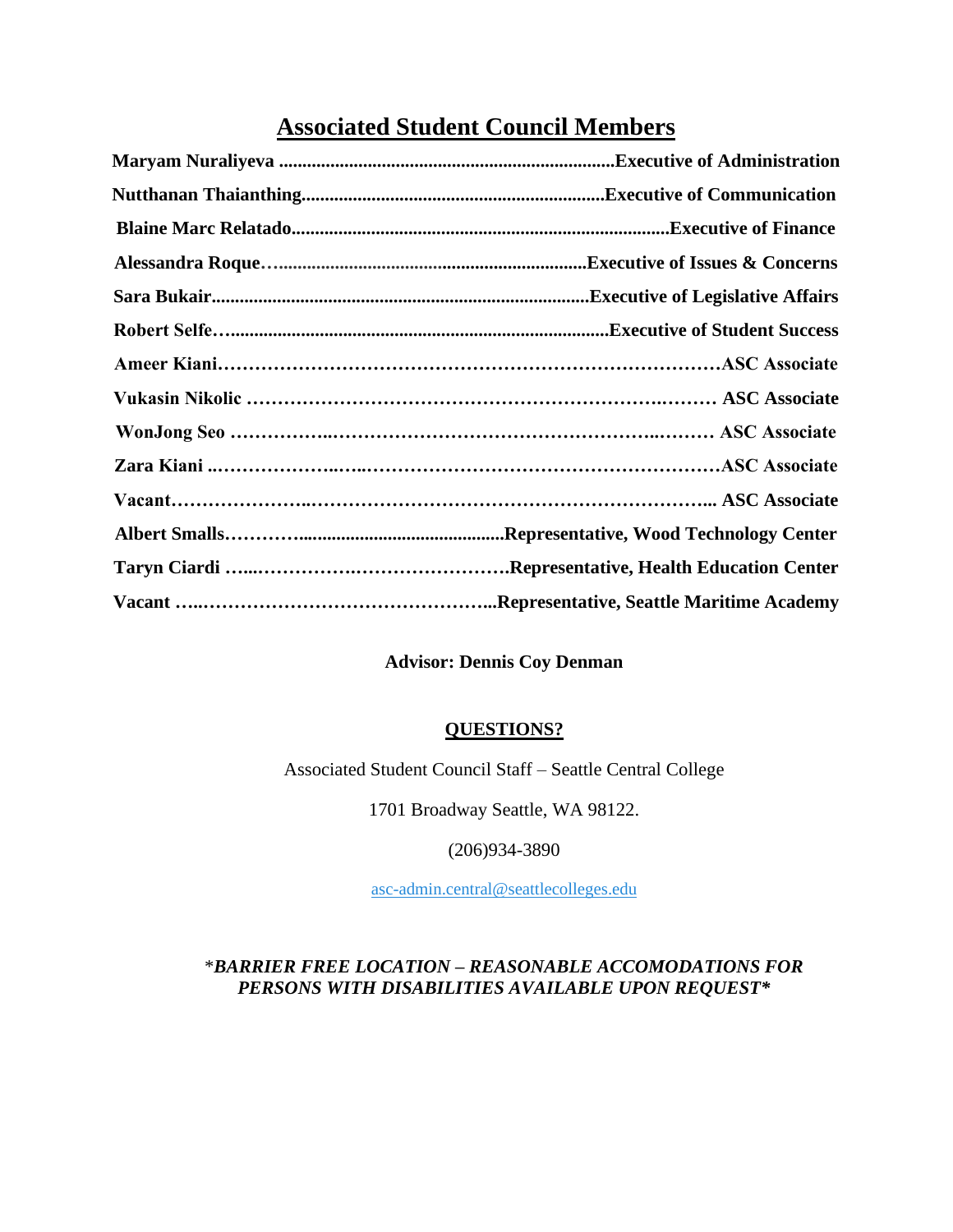## **ASSOCIATED STUDENT COUNCIL MEETING MINUTES**

#### **A. CALL TO ORDER** *1min*

Blaine called to order at 3:03 PM

#### **B. ROLL CALL** *1min*

Present: Maryam, Pooh, Blaine, Alex, Sara, Robert, Ameer, Joe, Zara, Taryn

Absent: Vukasin, Albert

#### **LAND USE ACKNOWLEDGEMENT** *1min*

*"I acknowledge the land on which we stand today as the traditional home of the Coast Salish people, the traditional home of all tribes and bands within the Duwamish, Suquamish, Tulalip and Muckleshoot nations. Without them, we would not have access to this gathering and to this dialogue. I ask that we take this opportunity to thank the original caretakers of this land who are still here."*

Blaine read land acknowledgment at 3:06

#### **C. APPROVAL OF MINUTES** *1min*

Minutes approved at 3:07 PM

#### **D. PUBLIC COMMENT PERIOD** 5*min*

No public comment

#### **E. OLD BUSINESS** *10min*

- Maryam revisited personal goals. Each executive should send 2 clear, concise goals using the SMART framework.
- Alex contacted financial aid. She wants to put all information about financial aid on one email/file to send to the students.
- Maryam and Sara created a timeline/application form to hire 2 new ASC associates (Oct  $12<sup>th</sup> - 22<sup>nd</sup>$ )

#### **F. NEW BUSINESS**

No new business

#### **G. COMMITTEE REPORTS** *10min*

**1. Communications Committee**

First committee meeting is on Thursday 1-2 PM